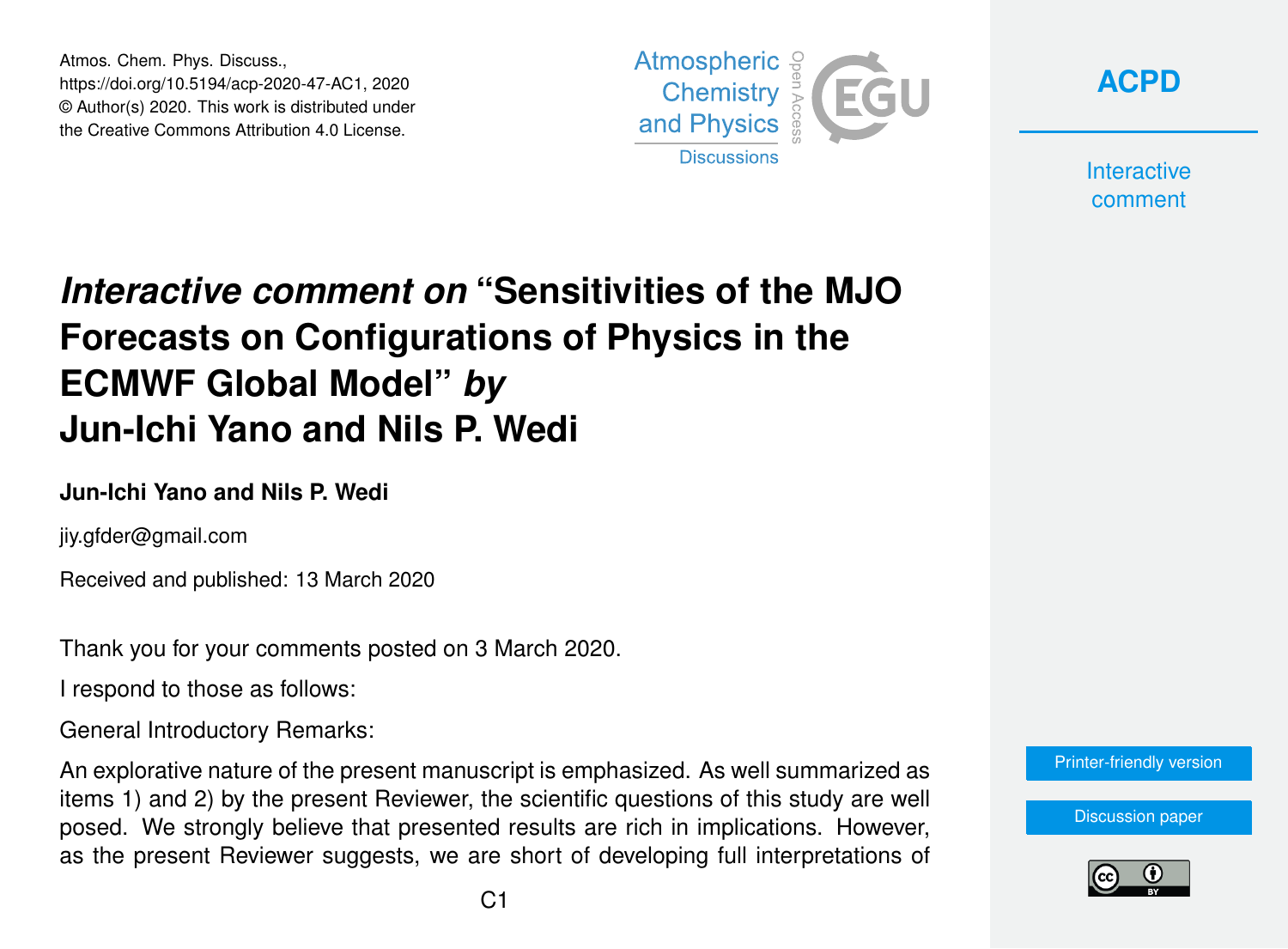the results. It is a major reason that we decided to submit the present manuscript to ACP, thus by going through the discussion session, we can obtain various useful feedback. Regardless of the amount of feedback we may receive, we also believe that the materials presented herein strongly invite for theoretical interpretations, that must further be developed. Development of such theories must be a common effort of the community by placing these materials in public domain. This is the main reason that we believe that the present materials are worthwhile to publish in the present form. As stated in the current version, we believe it important to present those details of the model sensitivities so that the theoretical community will be aware of the real issues of the operational MJO modelling.

Major Comments:

1. We believe the difference of different simulations are already carefully described. If the Reviewer believes that further details are required, please be specific. The physical details of IFS are available on Web, and the Web address will be provided in the final version. On more specifics,

i) The momentum dissipation is expected to suppress a "free dynamics", thus we expect that the MJO would also be enhanced by turning it off, if it is described as a free dynamics to some extent. This very basic point will be more explicitly stated in the final version.

ii) However, the most fascinating aspect of the result is that the change of MJO behaviour is hardly monotonous by simply turning off various moment-dissipation terms. In other words, the role of momentum dissipation is highly nonlinear in the MJO dynamics, as already suggested in the manuscript. This point will also be more clearly stated in the final version .

iii) I agree that convection in Fig. 4(a) is stronger than that in Fis. 4(b) and (c). This point will be explicitly stated in the final version.

**[ACPD](https://www.atmos-chem-phys-discuss.net/)**

**Interactive** comment

[Printer-friendly version](https://www.atmos-chem-phys-discuss.net/acp-2020-47/acp-2020-47-AC1-print.pdf)

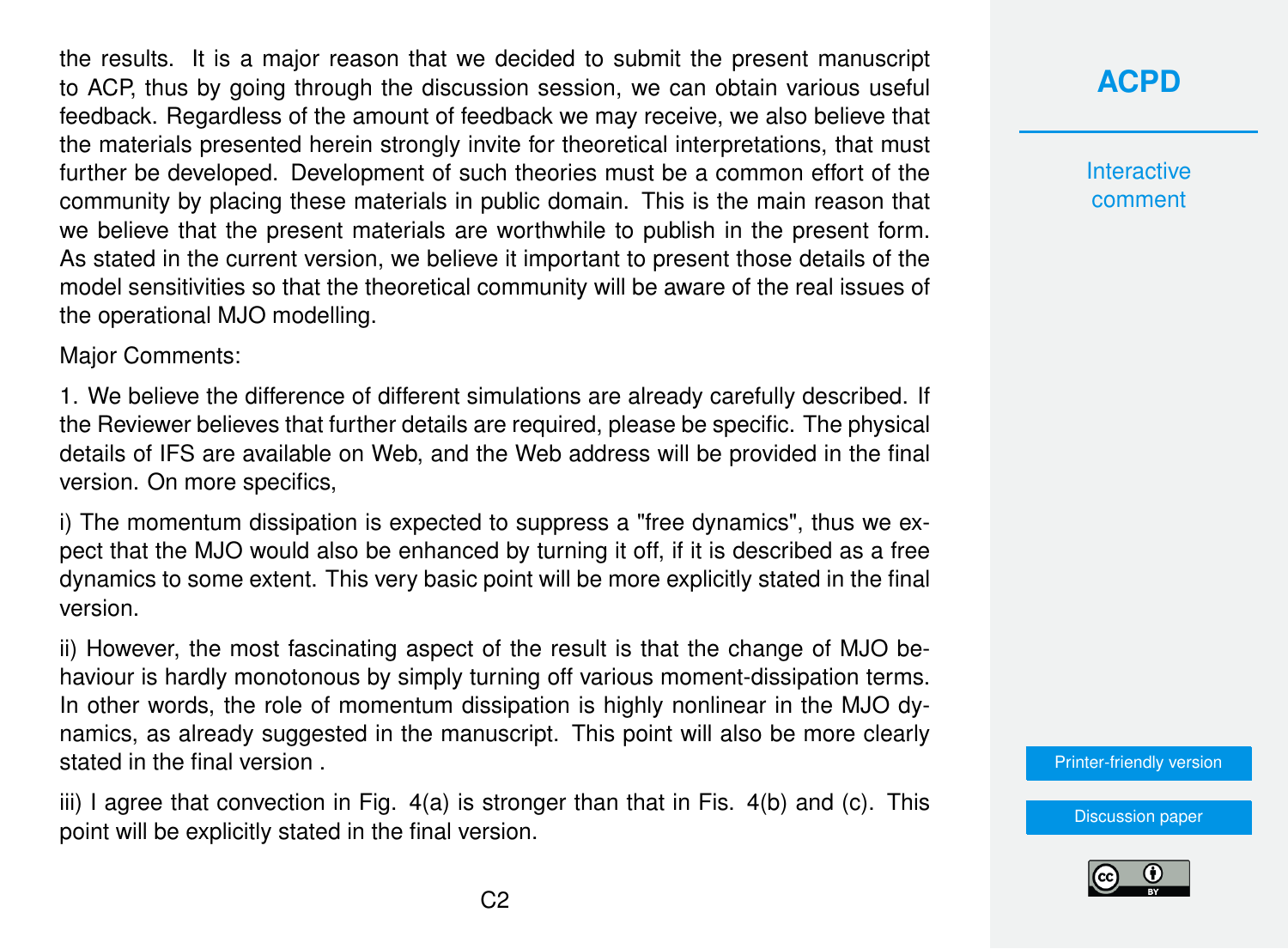2. No ensemble run is considered in the present study. Every run is initiated with an initial condition for the operational standard run. Thus, the model is initialized by the most-likely state, and the resulting forecast is also the most-likely evolution under a given physical setting. We do not understand why an ensemble is important for the present purpose, because the most-likely evolution is the main result that we want to know, though ensemble information may provide supplementary information.

In the final version, the term "correlation analysis" will be replaced by "pattern correlation analysis", as suggested.

3. In Fig. 4(a), the most remarkable improvement is the clear-sky area behind MJO. A mechanism for this change is hard to identify, though the present Reviewer may like to speculate. Nevertheless, it does not prevent us from pointing out this most remarkable improvement. Convection associated with MJO is too strong with this setting, and this is hardly considered an improvement as dramatic as the clear sky.

4. As already remarked in response to the item 1, the effect of turning off a physical process is hardly linear, but the MJO evolves in nonlinear manner in response. This is just an example of such a nonlinear that turning off the convective friction leads to a sudden deterioration of the forecast towards the end of the forecast period. Data sampling may only artificially remove those nonlinearities that are actually present.

Minor Comments:

1. Against to what the present Reviewer suggests, there is no line for the CF in Fig. 4. In any case, such a line must be drawn somehow in a subjective manner, because the MJO is hardly a simple linear propagation process. In our opinion, it rather hinders us form more objectively see a change of the forecast by a change of physics.

2. This is a very good speculation to make: indeed, if the MJO is a free wave to a good extent, too strong convection will hinder a proper propagation tendency. This remark will be added in the final version.

**[ACPD](https://www.atmos-chem-phys-discuss.net/)**

**Interactive** comment

[Printer-friendly version](https://www.atmos-chem-phys-discuss.net/acp-2020-47/acp-2020-47-AC1-print.pdf)